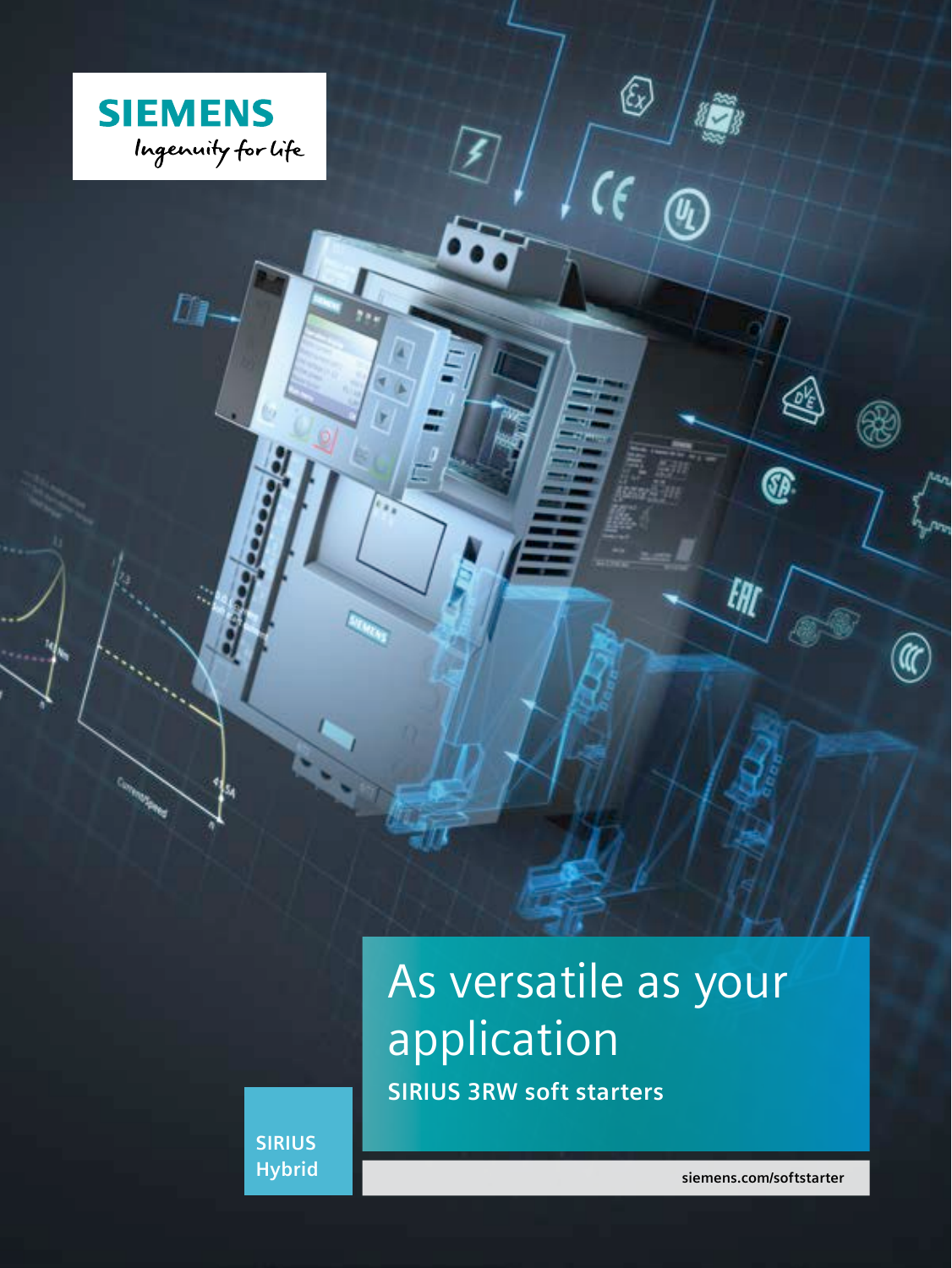# Soft starters help make your processes more reliable for the future.

Electric motors are significant in most industries; withouth them, your applications wouldn't work. Motors pump liquids, transport heavy materials, move air masses and support the processing of raw materials. Since motors are the leading unit in your facilty, they should be durable and reliable with no chances of failure. SIRIUS soft starters do just this! They help limit the starting current and torque to best fit your application.

This prevents mechanical load and voltage dips. The motor is adjusted to the load of the driven machine by means of stepless

control of the voltage supply. Mechanical equipment is accelerated softly, which highly influences operating characteristics, and extends service life. The comprehensive range offers the appropriate soft alternative for almost every application, whether for simple or demanding motor requirements.

Optimized and reliable machine concepts can be implemented simply and economically thanks to the jerk-free start of threephase motors.



## **Strong portfolio**

Comprehensive, coordinated soft starter portfolio for simple to demanding starting applications: Basic, General, High Performance

## **Efficient switching**

Energy-efficient switching and mechanical protection of the drive train thanks to soft starters with hybrid switching technology

### **Intelligent operation**

Concentrated application-specific functionality thanks to intelligent features such as automatic parameterization, pump cleaning and condition monitoring

### **Ready for a digital future**

Support of digital engineering processes with tools and data as well as data provision for local visualization or cloud-based analysis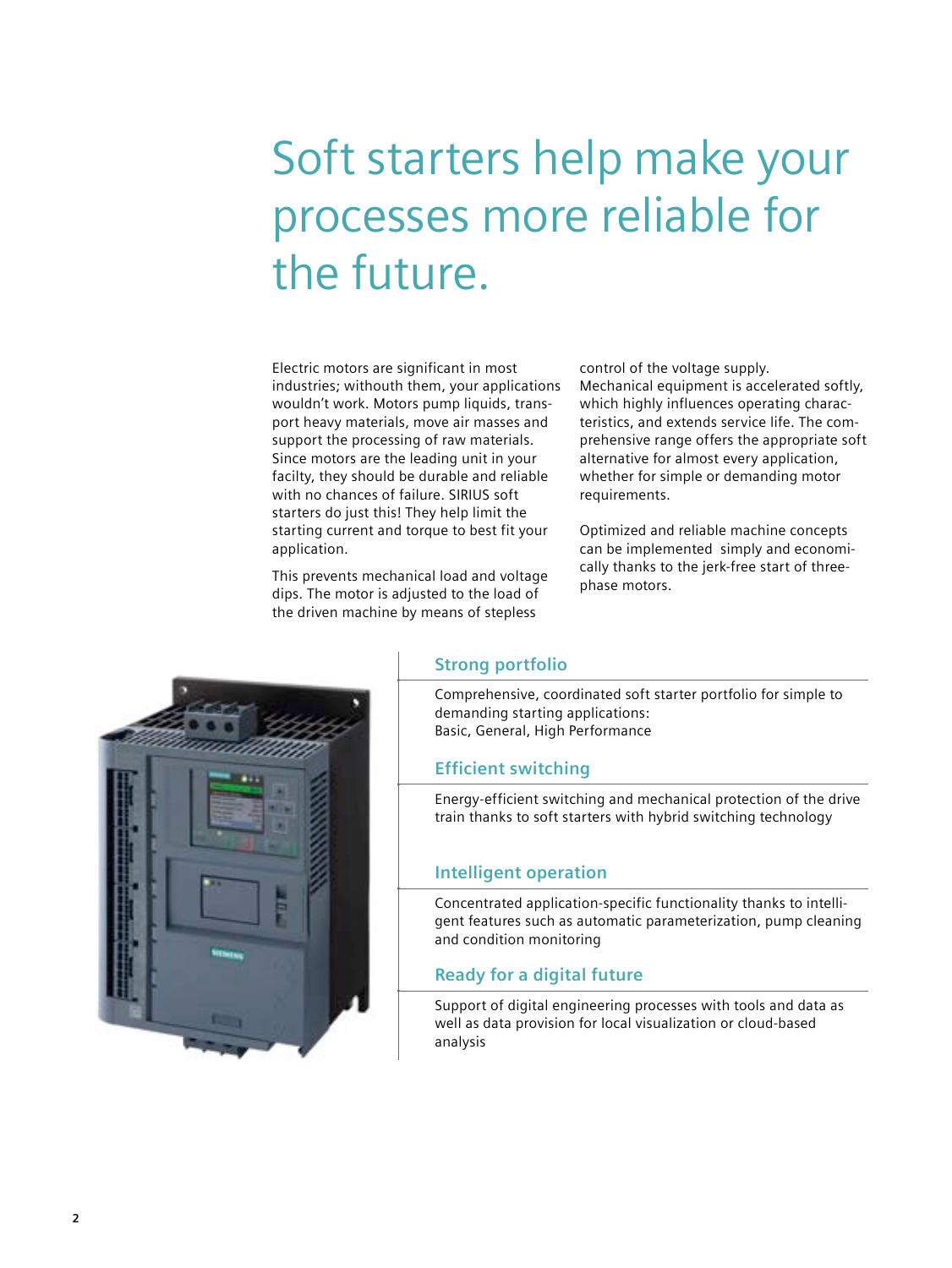#### **SIRIUS 3RW – A strong, versatile portfolio with many application opportunities**



#### **Basic Performance**

SIRIUS 3RW30/40 soft starters are one of the world's most compact twophase controlled soft starters in the power range from 1.5 kW (at 400 V) to 250 kW (at 400 V) thanks to their innovative control principle. Their compact design helps you save space in the control panel configurations. SIRIUS 3RW30/40 soft starters are the ideal solution for simple applications of all kinds.

#### **General Performance**

SIRIUS 3RW52 soft starters are an ideal solution for standard applications. With 3-phase motor control, they cover the power range from 5.5 kW (at 400 V) to 315 kW in standard circuits or up to 560 kW (at 400 V) in insidedelta circuits. With optional HMI modules, communication options (PROFINET, PROFIBUS, Modbus RTU/TCP, EtherNet IP) and the choice between an analog output or thermistor motor protection, they offer maximum flexibility.

#### **High Performance**

Equipped with maximum functionality, the SIRIUS 3RW55 all-rounder masters even difficult starting and stopping operations. Thanks to its innovative torque control, it can be used for drives in a performance class up to 710 kW (at 400 V) in inline circuits or 1,200 kW (at 400 V) in inside-delta circuits. The optional communication module for PROFINET High Feature with 2 ports, which facilitates media redundancy in a ring topology, means even greater reliability for the user. The functionality designed for easy handling ensures maximum operating convenience.



## **Design Awards 2018**

The SIRIUS 3RW5 soft starter received both the RedDot Design and the iF Design awards in 2018. Among other things, the iF design institute recognized the slim, coordinated, uniform design across all sizes: "Despite their size and materials, the devices look harmonious due to the consistent design throughout the entire family. The most important elements for the user, such as LEDs and safety locking, have been placed on the first level in a user-oriented manner."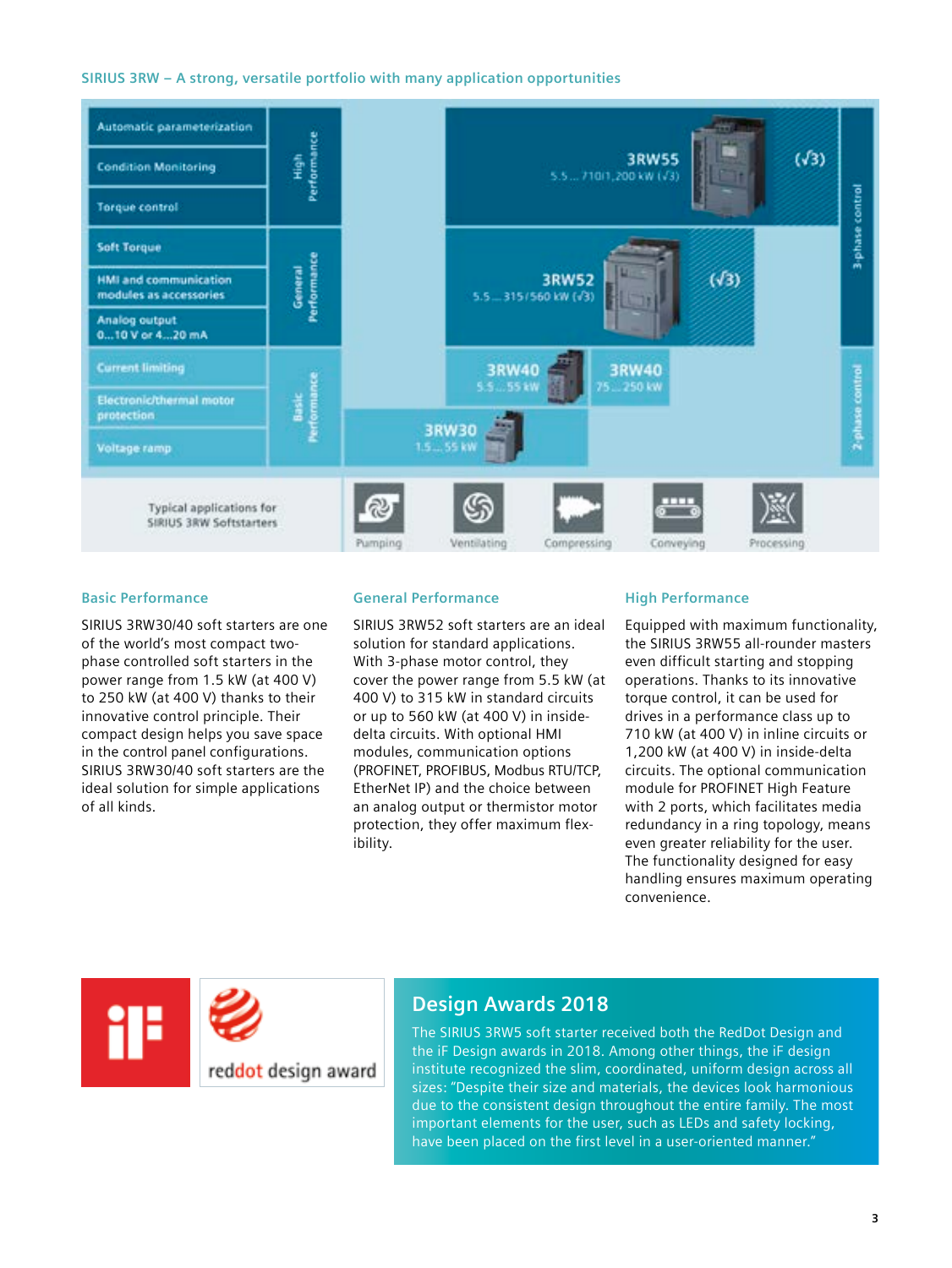## Your application in mind







## **Pump cleaning and pump stopping mode**

The pump cleaning function prevents pumps from blocking, therefore, increasing your productivity and system availability. The pump stopping mode avoids mechanical loading in the piping system and extends the service life of the equipment.

#### **Electrical ruggedness**

Due to the wide control voltage range from 110–250 V AC, soft starters have a high degree of electrical ruggedness. This guarantees reliable operation even in the event of falling voltages.

#### **Condition monitoring**

The condition monitoring function supports optimal planning of maintenance work on bearings or seals, therefore maximizing availability.

#### **Automatic parameterization**

Automatic parameterization simplifies the commissioning and operation of critical applications, even in the case of highly dynamic load characteristics.



#### **Integrated braking functions**

Intelligent functions such as soft starter braking ensure a fast and reliable stop without engineering and configuration work.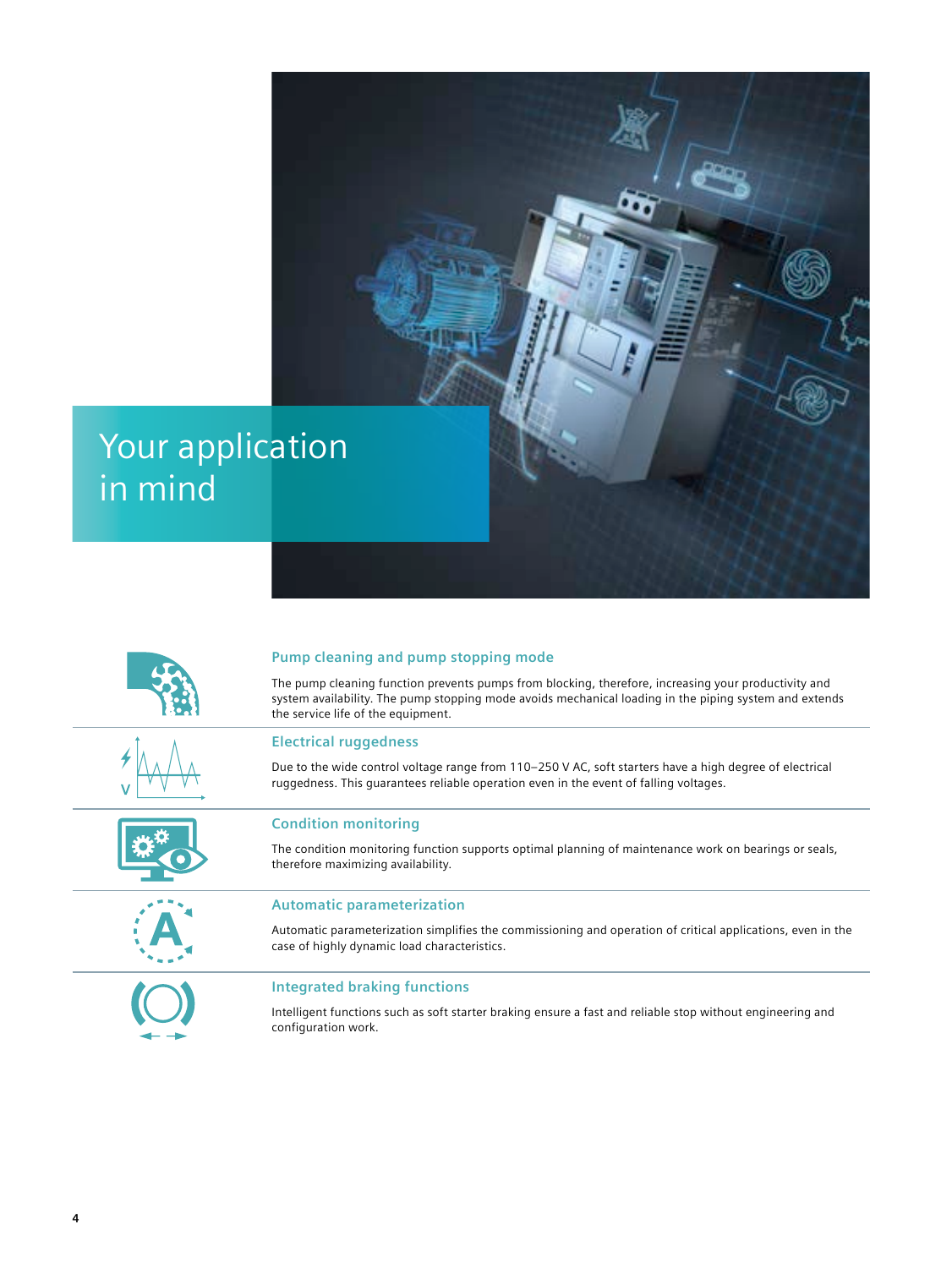

## **Condition Monitoring – Example: Compressors**

The evaluation of the current data and effective motor power of our soft starters SIRIUS 3RW55 enables condition monitoring, which leads to a new level of transparency regarding the status of equipment. Based on the measured data, it is possible, for example, to determine whether a pump is running dry, whether the oil or lubricating film on an impeller or compressor is being lost or whether a ball bearing is showing signs of imminent damage.



## **Automatic parameterization – Example: Conveyor belts**

Soft starting conveyor belts require constant adjustments to different starting load conditions. SIRIUS 3RW55 soft starters simplify this task with their automatic parameterization function. By analyzing start-up operations, the soft starter is able to recognize the load conditions and set the corresponding values for an optimal belt start.



## **Integrated brake function – Example: Sawmills**

The heavy, slow-moving blades in industrial sawing systems require a soft start function to protect the electrical and mechanical systems. Saw blades must also be able to be stopped quickly, for example, to save time when switching blades. The 3RW55 soft starters support, for example, DC braking or reverse braking. The soft starter handles both of these independently, including activation of additional components needed, such as brake or reversing contactors. This gives the user braking functionality with no engineering or planning work.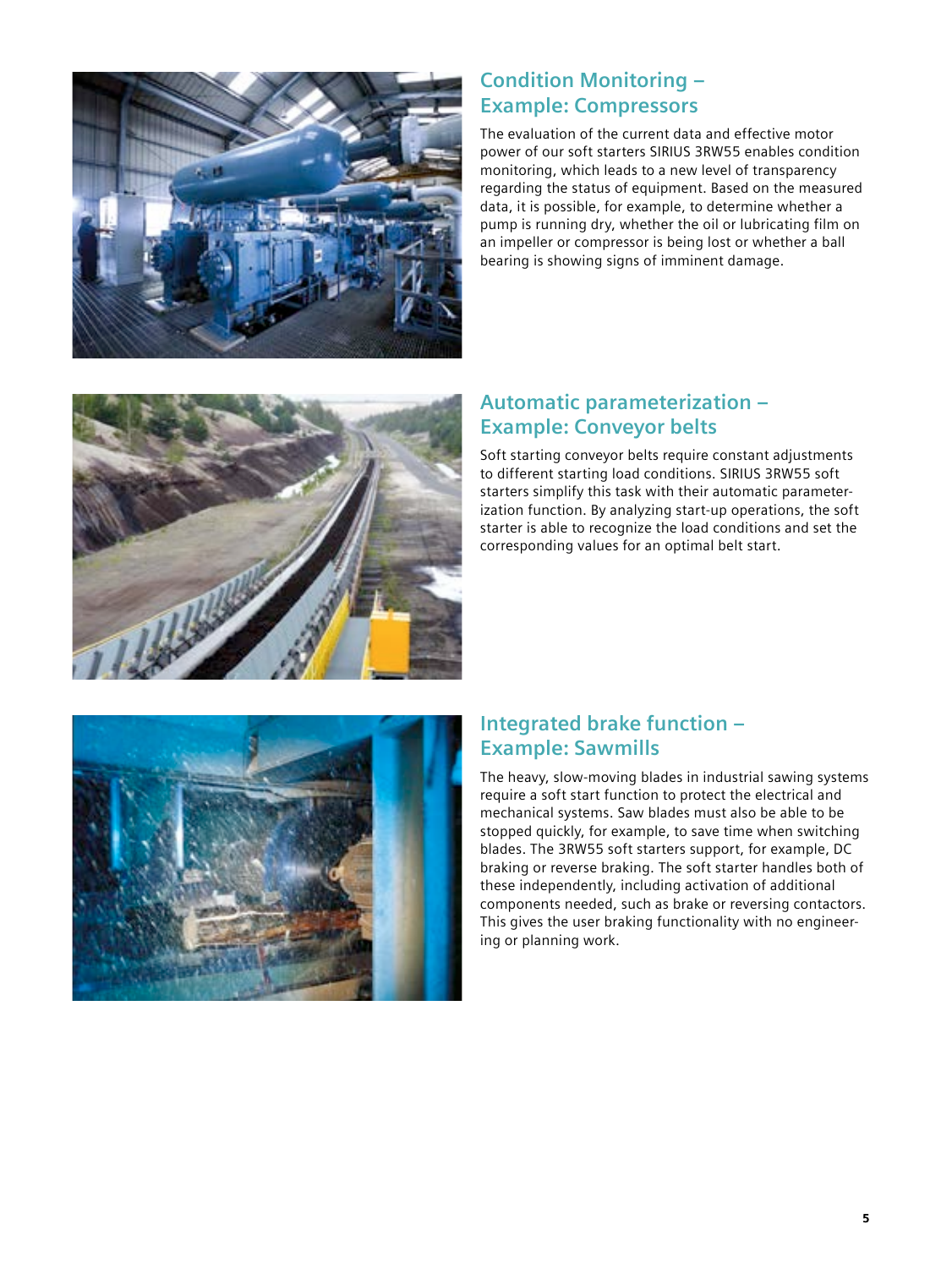

## **Pump cleaning and pump stopping – Example: Wastewater**

Pumps are used in a wide variety of applications for pumping liquids. Especially when used in wastewater applications, dirt and particles can cause deposits to build up on the impellers of the pump and reduce flow rates and productivity. This can be avoided with the pump cleaning function of the soft starters 3RW55: Integrated measuring systems detect contamination and then change the direction of rotation of the pump as soon as specified.

When pumps in public water supply systems such as for buildings or pumping stations are working with large volumes of water, switching them off is a challenge. Due to their design, these pumps stop immediately, which can lead to water hammer on pipes, couplings, valves and seals due to the kinetic energy of the mass of water in the pipe system. To avoid damage, the SIRIUS 3RW52 and 3RW55 soft starters have a pump stopping mode that allows pumps to come to a standstill in a controlled manner.



## **Electrical ruggedness – Example: Fans**

Fans for air conditioning systems, buildings, tunnels or car parks are typically very large and heavy, which can mean startup times of several minutes. This can result in temporary drops in the supply voltage. The soft starters themselves require a control supply voltage of 230 V and a main voltage of 400 V. The SIRIUS soft starters have wide-range voltage versions, e.g. 110 to 250 V AC for the SIRIUS 3RW52/55 soft starters. This means that even in the case of a voltage drop, the continued operation of the soft starter, and the motor and it's application are secure. The level of electrical ruggedness that our soft starters provide, keeps your operation stable and secure in power supply networks with sporadic voltage drops.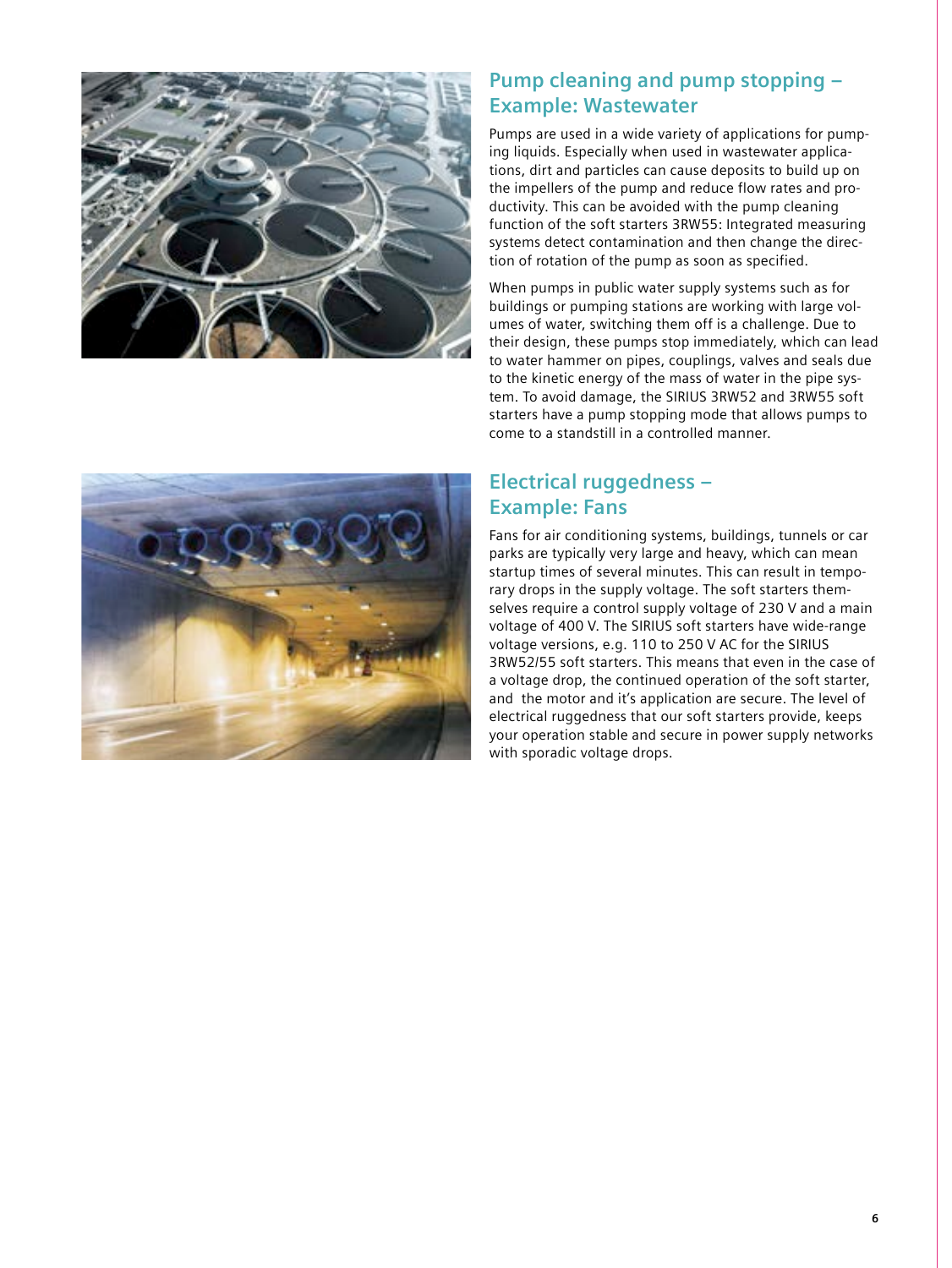

Hybrid switching technology combines the advantages of electronic control with power semiconductors and the low conducting losses of switching contacts. The strengths of each technology are exploited during the appropriate operating phase. As the motor starts, the soft starter is operated via the power semiconductors, which enable precise and targeted control of the starting current. After the motor has been softly started using semiconductors, the low-loss switching contacts take over the current until the motor is switched off.

The hybrid switching technology ensures a longer service life for switchgear due to the reduced wear when switching on. Conventional industrial controls result in wear to the switching contacts every time a system is switched on or off, albeit in very small increments. The result, however, is a limited electrical life. This typical hybrid switching process reduces the starting current of the semiconductor components, thus minimizing the load on the switching contacts to such an extent that the mechanical components in the hybrid switchgear can achieve a significantly longer switching life.

#### **Benefits of hybrid switching technology**

- Lower power losses in the operating phase
- Lower energy costs and heat rise in the control cabinet
- Avoidance of current peaks
- No network voltage dips
- Less flicker
- Particularly economical for increased switching cycle counts
- Low-wear switching thanks to hybrid switching technology

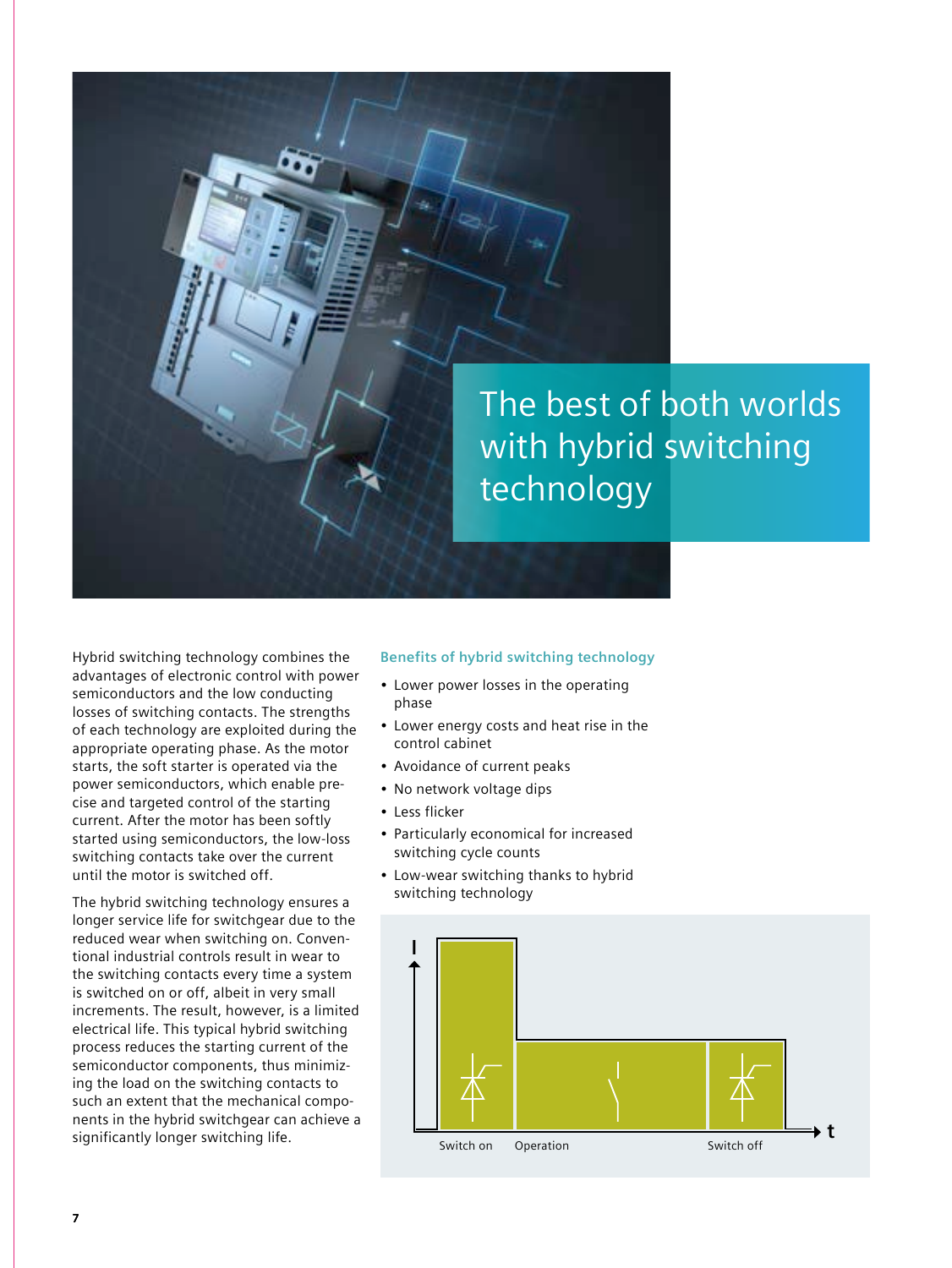

# Ready for a digital future

#### **Data whenever and wherever needed**

The digital transformation of industry is in full swing and our latest generation of soft starters supports companies in fully embracing the potential of digitization. This is particularly beneficial when it comes to economic efficiency, making it faster and easier to achieve optimum results, with permanently high availability thanks to shorter downtimes.

Digitalization requires far simpler processes and time savings in the planning and configuration phases. The wide digital availability of product data considerably simplifies the process of putting together the required devices; and parameterization can be completed a lot quicker. This also shortens on-site commissioning times.

Machine and plant data is readily available at all times, delivering greater transparency. This means you can avoid plant downtimes and increase cost-effectiveness. The soft starters can transfer data to the cloud, enabling flexible use both directly at the switchgear as well as at the management level. Analyses and benchmarking allow you to determine the energy consumption of your equipment and use the findings to optimize your processes.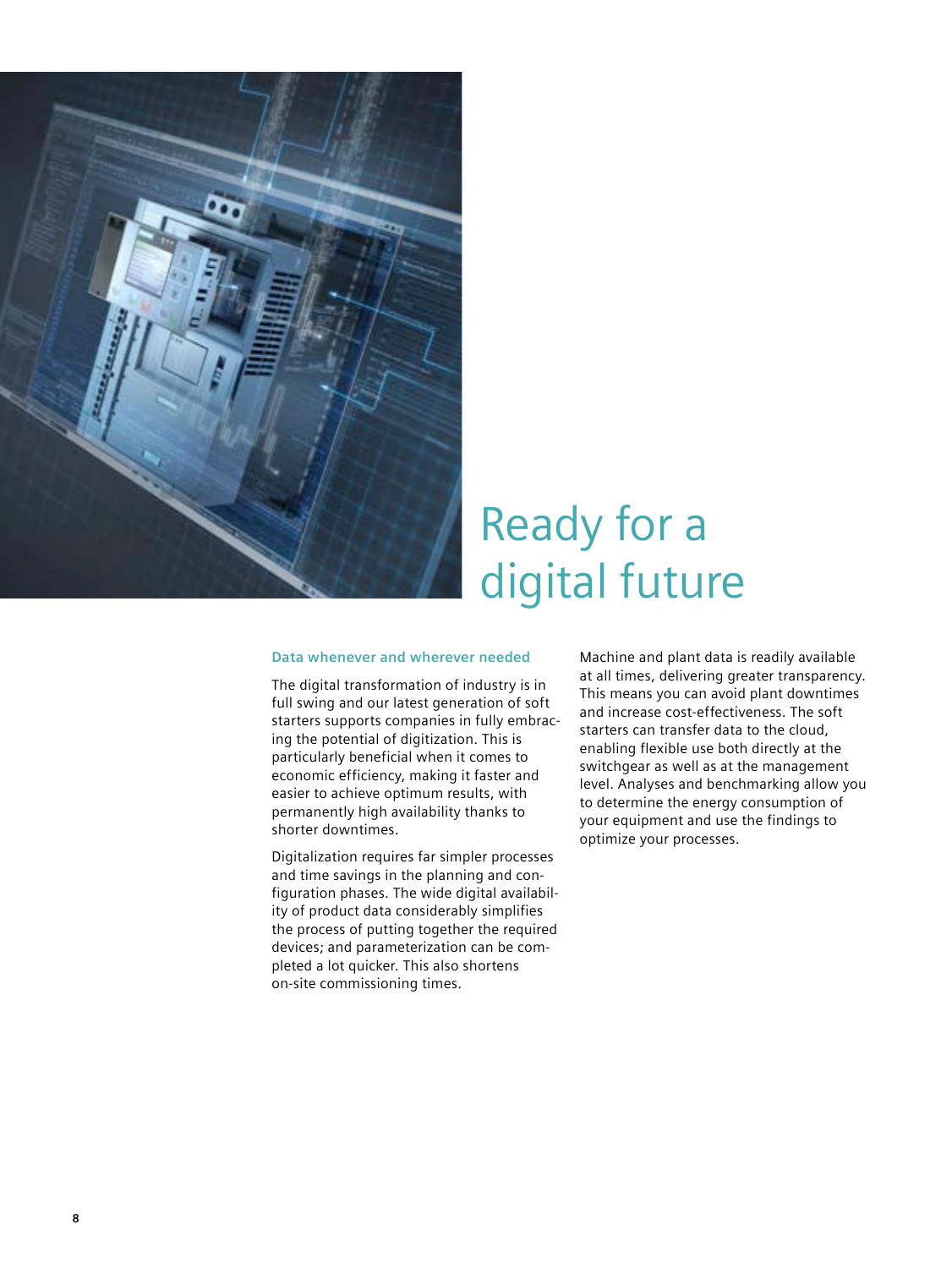



## **Planning and engineering**

All product data is available digitally and can be integrated into common engineering tools. You can gather the products you need for your project by using the **TIA Selection Tool** as the configurator, either on a Windows PC or on mobile devices with the browserbased cloud variant.

The **Simulation Tool for Soft Starters (STS)** lets you chose the right soft starter for your specific application. The soft starter application can also be simulated based on information such as ambient conditions, motor, or load. STS is available as a desktop application or optimized for your mobile device. You can automatically transfer your selection via a link to the Siemens Industry Mall, where you can place your order.

| Soft starters Income Index ()                                                             | 3RW5516                                                                                                                  |                                                                                         |
|-------------------------------------------------------------------------------------------|--------------------------------------------------------------------------------------------------------------------------|-----------------------------------------------------------------------------------------|
| (E.S. C.O. B. Second-Looks)<br>THAT TO BE THE                                             | Ethniques exerting Long (application) [ ] [ ] [ ] May No. (North 1-8)<br>Report Latinson<br>ELAIR<br>$\sim$ 100 and 2003 | 14.1<br>13<br>20-4 Transitions                                                          |
| Martin to treaty Darker<br>2010年 2010年 1月18日<br>Representative Council Council            | Tomical Vicenti<br>$101 - 100$<br>$-14.10$                                                                               | Cornell Tonek<br>$\overline{M}_{\rm{H}}$                                                |
| MATU'TI (room Data)<br>12.474" C'1976 1.7%<br>Roservanene (SLE) The SHI                   | Ukonservat 19<br>A Richard Lab Street                                                                                    | <b><i><i><u><b>D.A. B.W. B. B. B. B. B. B. B. B.</b></u></i></i></b><br>A Modern Andrew |
| <b>MARKET</b><br><b>SEALS ENGINEERING</b><br>Raise corners (CA)  Time (DR)                | at 4 to 2 years \$1000.<br>at the field of<br>Earless massly subsup [10]                                                 | a lotto come .<br><b>Relative School Countries</b>                                      |
| <b>SEATTS T</b><br>2010/11/2010 12:19:13<br>Balancia da Hand (1984), C.C. C. China Street | ALC: 1-120, 120-2<br><b>San al terrorist</b><br>Science Membership<br>$\rightarrow$                                      | 310 visto<br>Final Armora Har-<br><b>Control Committee Streets</b>                      |
| <b>MATTE &amp; Income Dame:</b><br>THE TIME IT'S<br>man competition in the competition    |                                                                                                                          | book to their<br>$\sim$                                                                 |



#### **Commissioning**

The **SIRIUS Soft Starter ES** software in the Totally Integrated Automation Portal (TIA Portal) enables you to quickly and easily perform parameterization (3RW55) and monitoring as well as diagnostics in the event of servicing SIRIUS General and High Performance soft starters. The SIRIUS 3RW55 device parameters can be set directly on the PC and transferred to the soft starter via an Ethernet cable or a PROFIBUS/PROFINET connection.

| <b>SECRET</b><br>×                                                                                                      | I have I have the best of as the I haven't<br>1230.4                  |                                                      | <b>Britannico</b> | -681 |
|-------------------------------------------------------------------------------------------------------------------------|-----------------------------------------------------------------------|------------------------------------------------------|-------------------|------|
| * Japan                                                                                                                 |                                                                       | backed clients.                                      |                   |      |
| $\sim$<br>The contract of the American<br>TV GLOBAL CONFIDENTIAL PRODUCT<br>The content of the Con-<br>L. Hills Charles | -----<br>2000                                                         | <b>SEARCHER LINE AND SHELTING</b><br><b>SUPERING</b> |                   |      |
| If houses<br>- The contemporary<br>of a new firm                                                                        | <b>BANKER</b> RATE<br><b>Changed</b><br>The Contract                  | <b>PARTY OF</b><br>---                               | -                 |      |
| At the financial process of an age<br>of the convenience in the party<br>or presentation to be                          | <b>SAN AVE</b><br><b>STAND</b><br>$-1$                                | <b>STATE REPORT FOR</b><br><b>Search Ave.</b>        |                   |      |
| of all private constructions<br>or in interestimations on                                                               | <b>STATE</b><br>$\sim$                                                | <b>CONTRACTOR</b><br><b>REGISTER</b>                 |                   |      |
| In 18 percent and decoration<br>in against complete and the<br>To Mexico Marketin carried                               | of the day of the means<br>Chrysler General Color<br>Committee States | <b><i><u>PERSONAL PROPERTY</u></i></b>               |                   |      |
|                                                                                                                         | to allow some<br>                                                     |                                                      |                   |      |
|                                                                                                                         | ٠                                                                     |                                                      | <b>Artistant</b>  |      |
|                                                                                                                         | a con concert with                                                    | ALCOHOL: NO                                          |                   |      |

SIRIUS Soft Starter ES (TIA Portal)

#### **Operation and service**

The soft starters can be easily and securely connected to cloud-based solutions, such as the cloud-based, open IoT operating system, MindSphere. This gives you access to the operating data across all systems and allows you to analyze it. The results are protected against manipulation and can be used for predictive maintenance, energy data management and resource optimization.

| Factories<br><b>Market</b>                                                                                                                                                                                                                                           | ※ 日本にたちがたな家族を見えは地に近いに、はまさせ<br><b><i>Distances controlled the con-</i></b>                                             |                                                                                                                                                                                                                                                                                                                                                                                                |                                                                 |                                                                                                |                                                                           |                                                  | <b>TORY</b><br>÷ |
|----------------------------------------------------------------------------------------------------------------------------------------------------------------------------------------------------------------------------------------------------------------------|-----------------------------------------------------------------------------------------------------------------------|------------------------------------------------------------------------------------------------------------------------------------------------------------------------------------------------------------------------------------------------------------------------------------------------------------------------------------------------------------------------------------------------|-----------------------------------------------------------------|------------------------------------------------------------------------------------------------|---------------------------------------------------------------------------|--------------------------------------------------|------------------|
| ×<br>the company's company's company's<br><b>B</b> detection                                                                                                                                                                                                         | 1019.<br><b>Branch</b><br>B.A.<br>distant facts                                                                       | <b>BOTA GATES</b><br>$\sim$                                                                                                                                                                                                                                                                                                                                                                    |                                                                 |                                                                                                |                                                                           |                                                  |                  |
| <b>Billiannia</b><br>A 12-A price colorado anos<br>a distance shown<br>2 Anniversion<br>1. Parish<br><b>Science</b><br><b>CARLO CO</b><br>19 Million<br>Top produced in<br>Lake Charles and Charles<br>A 24 years or exposed.<br>Antiques (1977)<br><b>Bit means</b> | <b>SHEET</b><br><b>SERVICE CONTROL</b><br><b>SCARDS</b><br><b>Service</b><br><b>Sales</b><br>---<br><b>STATISTICS</b> | $\frac{1}{2} \left( \frac{1}{2} \right) \left( \frac{1}{2} \right) \left( \frac{1}{2} \right) \left( \frac{1}{2} \right)$<br><b>Service Control</b><br>The Company of the Company<br>-<br>1. March Louis<br><b>CONTRACTOR</b><br>and and company<br><b>STATISTICS</b><br>the company state and<br>or training page of<br>the Constitution and the party<br>TO SERVICE PART<br>all concentrates | -<br>.<br>and an<br>÷<br><b>Section</b><br>-<br>$-$<br>-<br>. . | -<br>π<br><b>Date (State</b> )<br><b>SECURITY</b><br>×<br>--<br><b>Security</b><br><b>STAR</b> | ٠<br>14.74<br><b>MAILER</b><br>×<br><b>Sales County</b><br>and case<br>-- | <b>Signal</b><br>$\sim$<br>÷<br>$\sim$<br>$\sim$ |                  |
|                                                                                                                                                                                                                                                                      |                                                                                                                       | Charles and<br>The company of the company of the<br>an transmission and<br>the commitments of                                                                                                                                                                                                                                                                                                  | <b>SALES</b><br><b>SECTION</b><br>. .<br>-                      | <b>State of Con-</b><br>--                                                                     | <b>CALL AND</b><br>$-1$<br>œ                                              |                                                  |                  |
|                                                                                                                                                                                                                                                                      |                                                                                                                       | <b>School Street</b><br><b>BASIC MODELS</b><br>-                                                                                                                                                                                                                                                                                                                                               | $-$<br>$\sim$                                                   | <b>STATISTICS</b><br><b>Book</b>                                                               | <b>STATE</b><br>$\sim$                                                    |                                                  |                  |

Parameterization in the TIA Portal